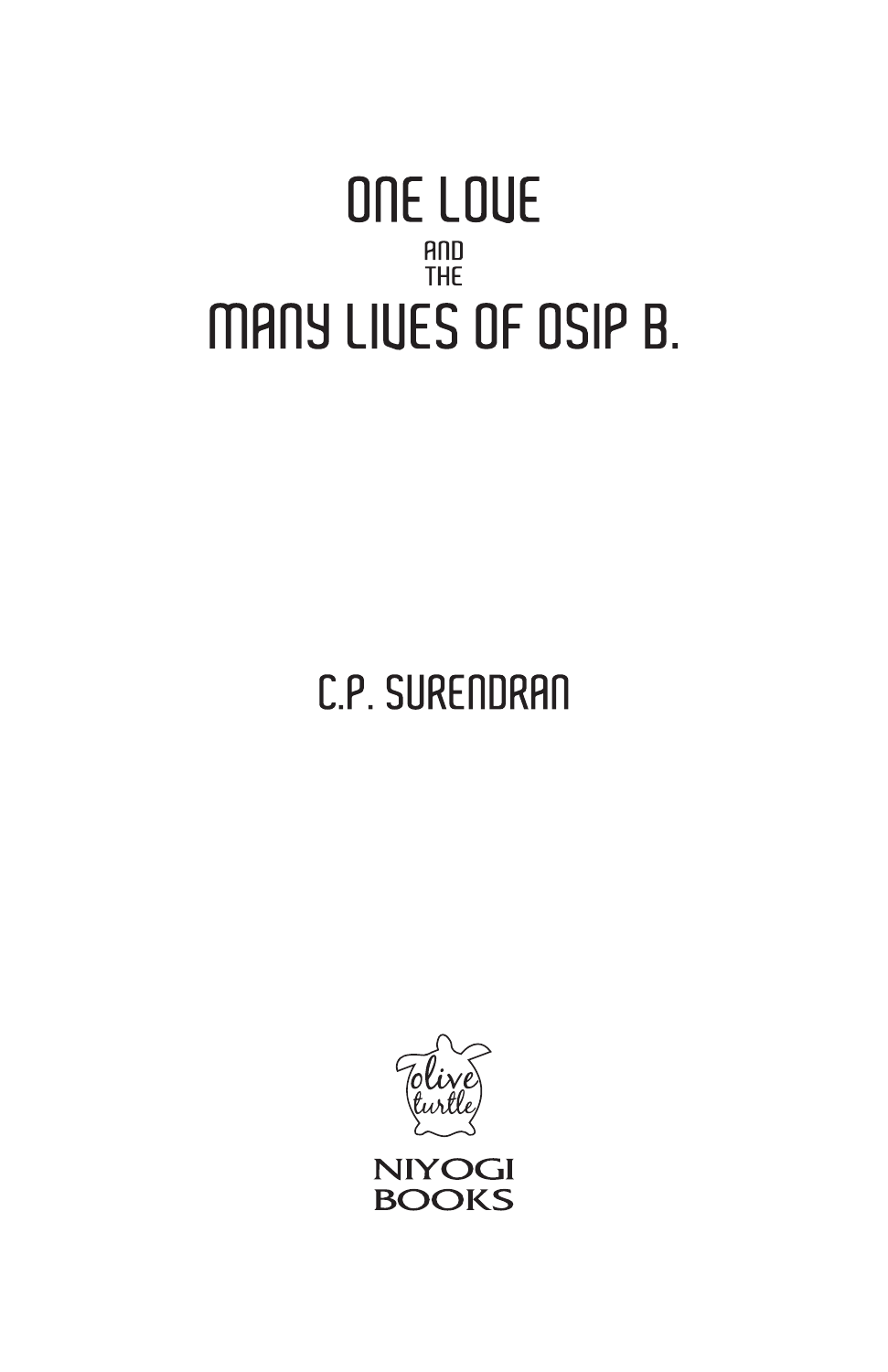## Published by **NIYOGI BOOKS**

Block D, Building No. 77, Okhla Industrial Area, Phase-I, New Delhi-110 020, INDIA Tel: 91-11-26816301, 26818960 Email: niyogibooks@gmail.com Website: www.niyogibooksindia.com

Text © C.P. Surendran

Editor: K.E. Priyamvada Design: Shashi Bhushan Prasad Cover design: Misha Oberoi

ISBN: 978-93-91125-12-7 Publication: 2021

This is a work of fiction. The names, characters and incidents portrayed in it are the work of the author's imagination. Any resemblance to actual persons, living or dead, events or localities, is entirely coincidental.

All rights are reserved. No part of this publication may be reproduced or transmitted in any form or by any means, electronic or mechanical, including photocopying, recording or by any information storage and retrieval system without prior written permission and consent of the Publisher.

Printed at: Niyogi Offset Pvt. Ltd., New Delhi, India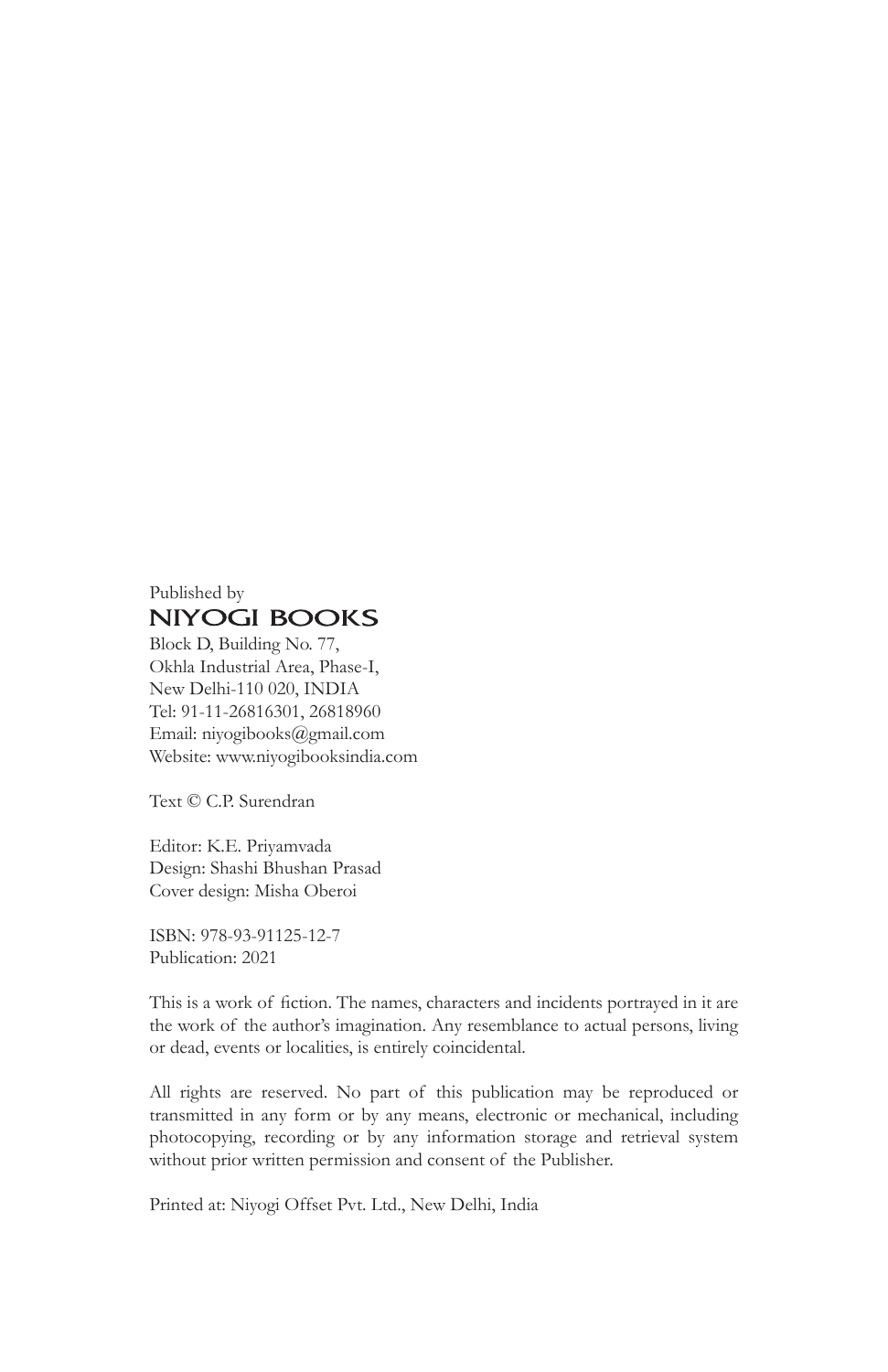*the victims and their victims*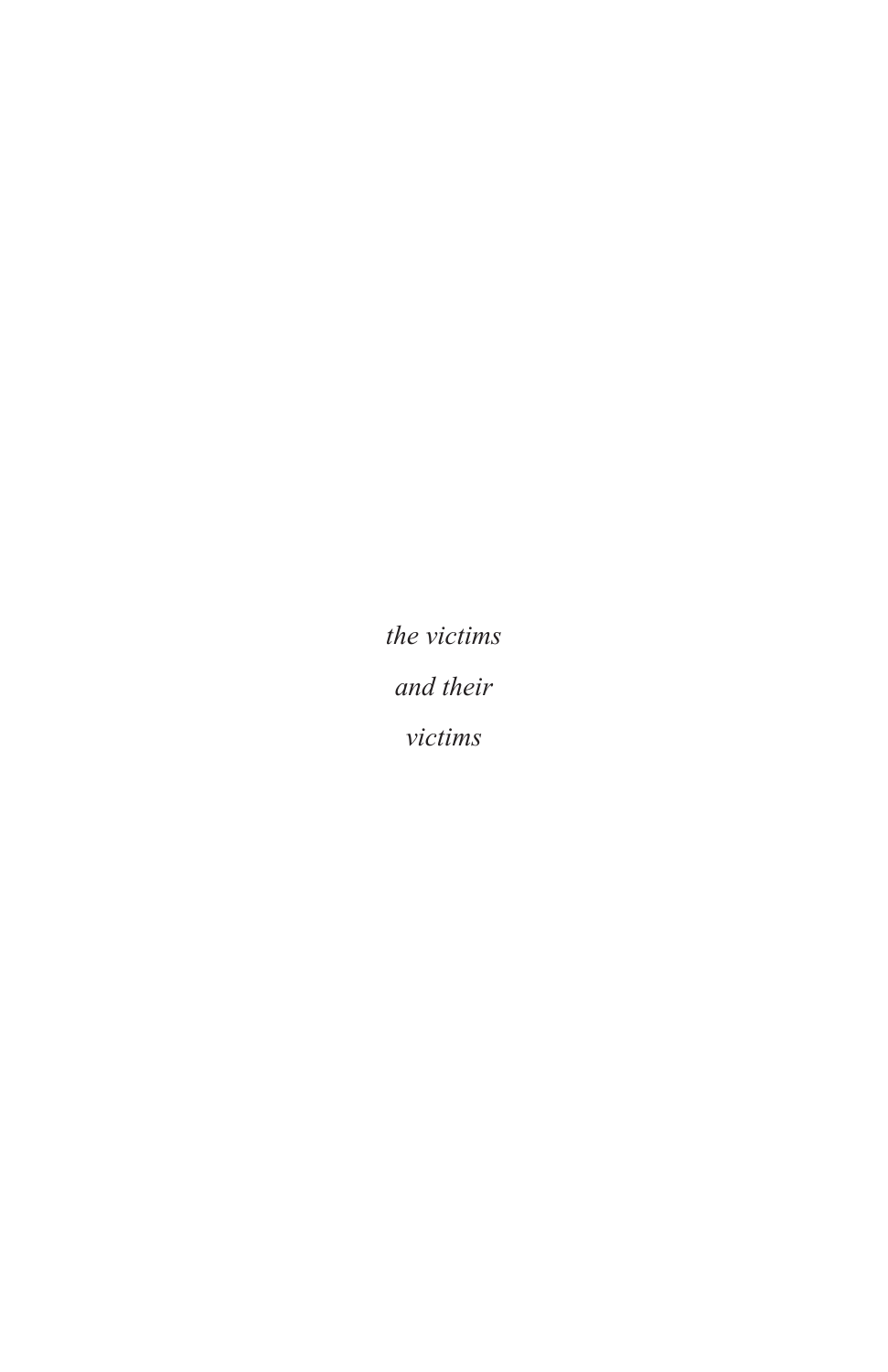*In essence, my father transferred me to a totally alien century, and distant, although completely unjewish atmosphere.*

—Osip Mandelstam

*It's not what happened in your life, but how you remember it.* —Gabriel Garcia Marquez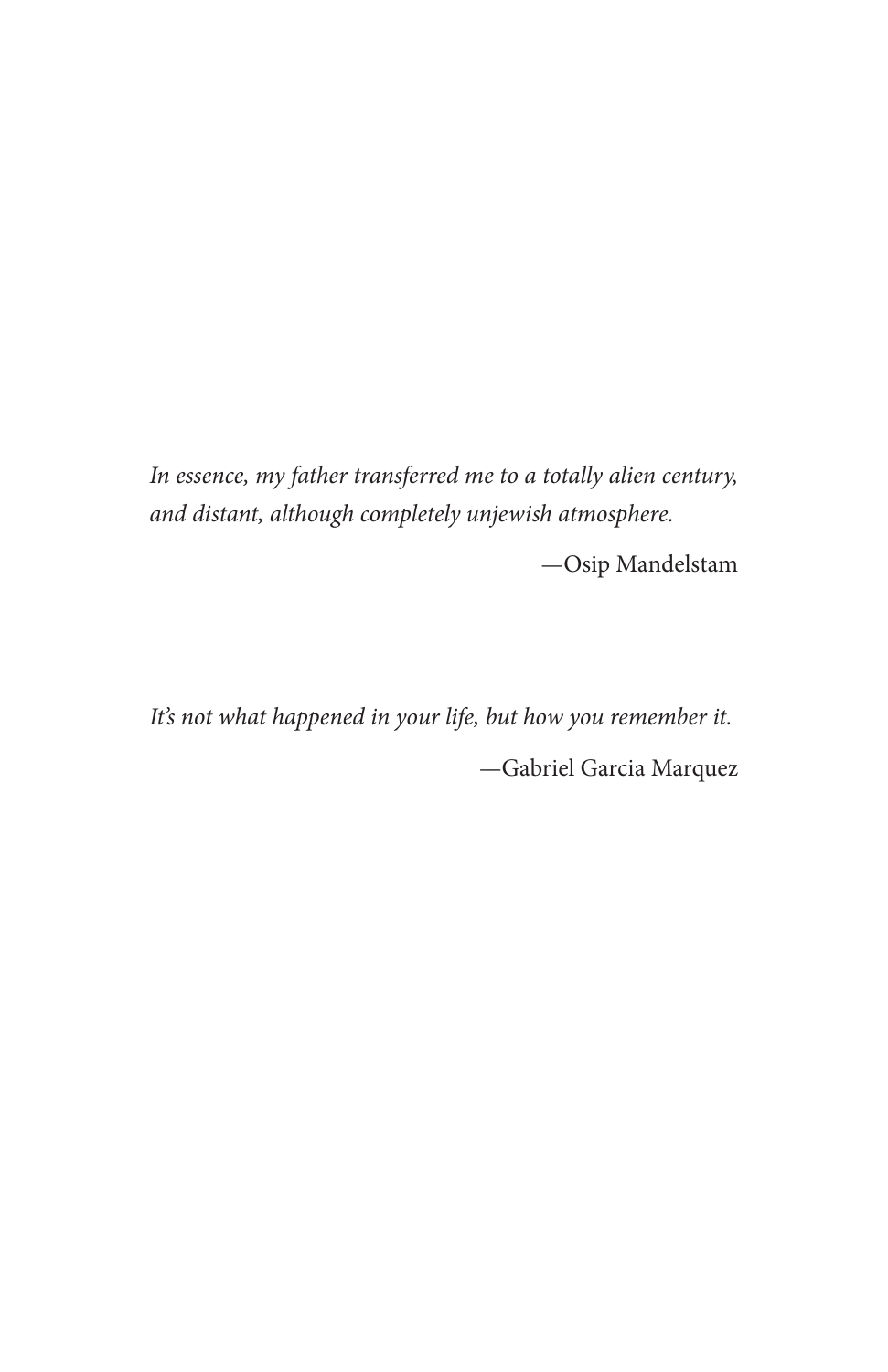## Osip Bala Krishnan, Outlaw

Weeks after she went missing, Elizabeth Hill called and said I had no future with her. I was out among the climbing woods at the back of the school, leaning on a rock and watching a pig-shaped cloud spill its guts.

'No, don't say, that,' I said.

'It's wrong,' Elizabeth said. 'You understand wrong, don't you?' Elizabeth asked, her voice husky, almost conspiratorial.

'No!' I said into the phone.

'Osip, Osip.'

Often one's name is one's fate. One had to respond to the particular challenge that it enjoined upon oneself. I was christened Osip Bala Krishnan after Osip Mandelstam, the Russian poet whom Joseph Stalin arrested and exiled, for the second time, to Siberia in 1938—a year that would prove somewhat consequential to me—where the paranoid poet, mercifully, died of the cold and starvation. Please do not take it amiss when I say that M. was a visitant—no, not a ghost to my grandfather's house in Thrissur, my hometown. As was the presence of the muse of mass murder, Joseph Stalin; also called Iosif or Osip (!), a Georgian variation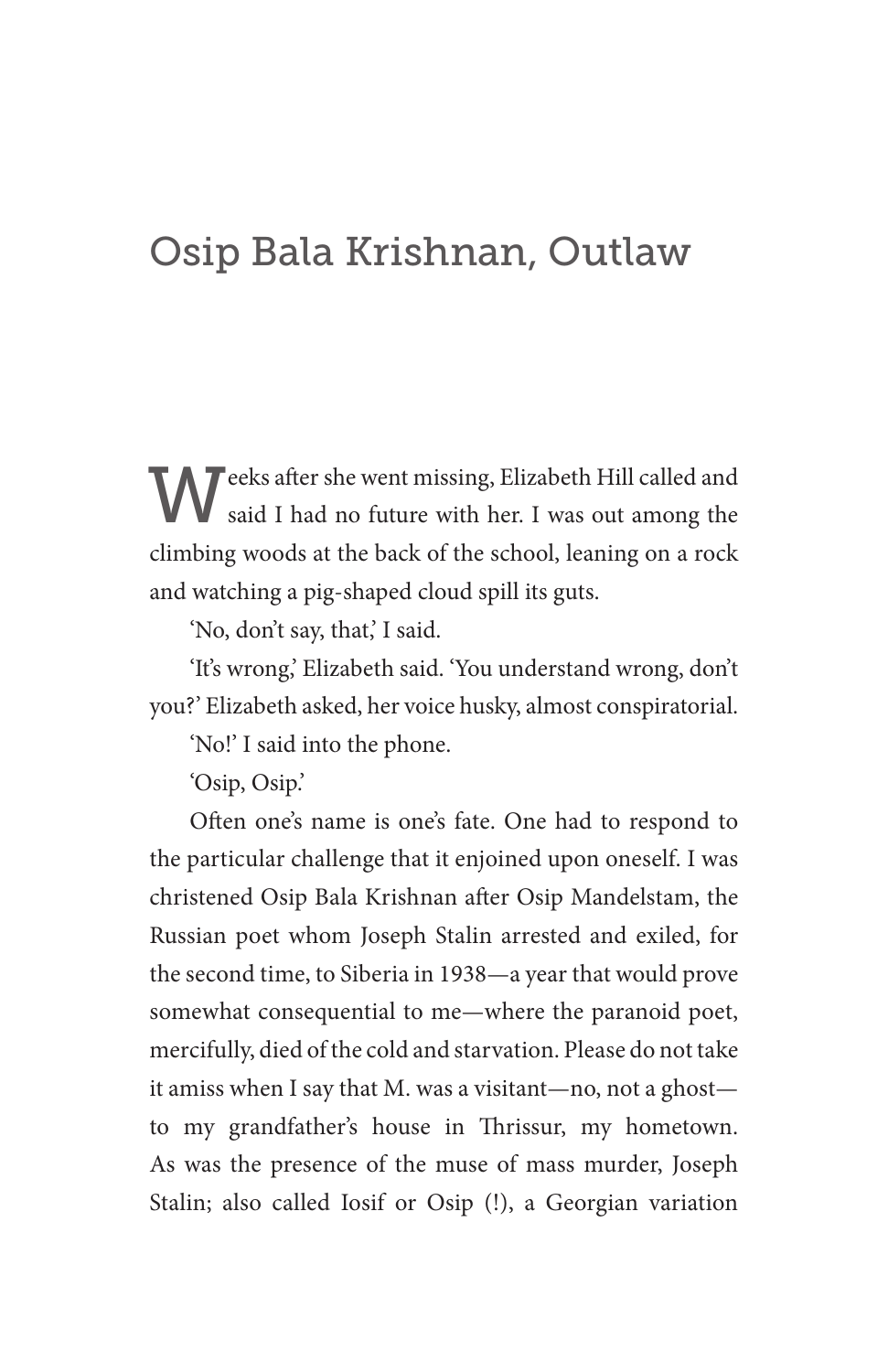of Joseph. The poet and the persecutor, free-speech and force, the timeless two-in-one combination, the forked and yoked teamwork of the mind that informs our moment-tomoment metamorphosis and turns us victim, as well as the victor, in our daily lives. I might mention that Stalin, whom I met once in the backyard of my school in Thrissur, was a bit of a nature poet and church singer in his teens. He was briefly in the neighbourhood of god, then, having studied in a seminary before he realized his true vocation as a wellintentioned executioner and thought he was a victim of continual conspiracies. The easier evil is the one we locate outside ourselves; the great purges of Stalin, my grandfather would say, were acts in self-defence. My grandfather was a great Communist leader in Kerala—a state, as imaginary as it is real, where the Revolution was always about to happen, but did not, at the last minute, so it can happen—again. His wife, Gloria Innaley, thought, perhaps out of a necessity to believe her ever-green resentment of her husband was just, or from an instinct for the wronged woman's vengeance, that she was married not just to a Stalinist ideologue, but also a mass killer in his own right in his younger days, a champion of plots and purges; a proper *Vohzd*, a leader. But Gloria praised her husband in public—she had just written a best-selling hagiography of him—and thought the Revolution was an act of eternally delayed gratification, like the Resurrection, perhaps. Her husband is 96 now. Or maybe older. There are no official records of his date of birth. Gloria said he was pretending to be an Alzheimer's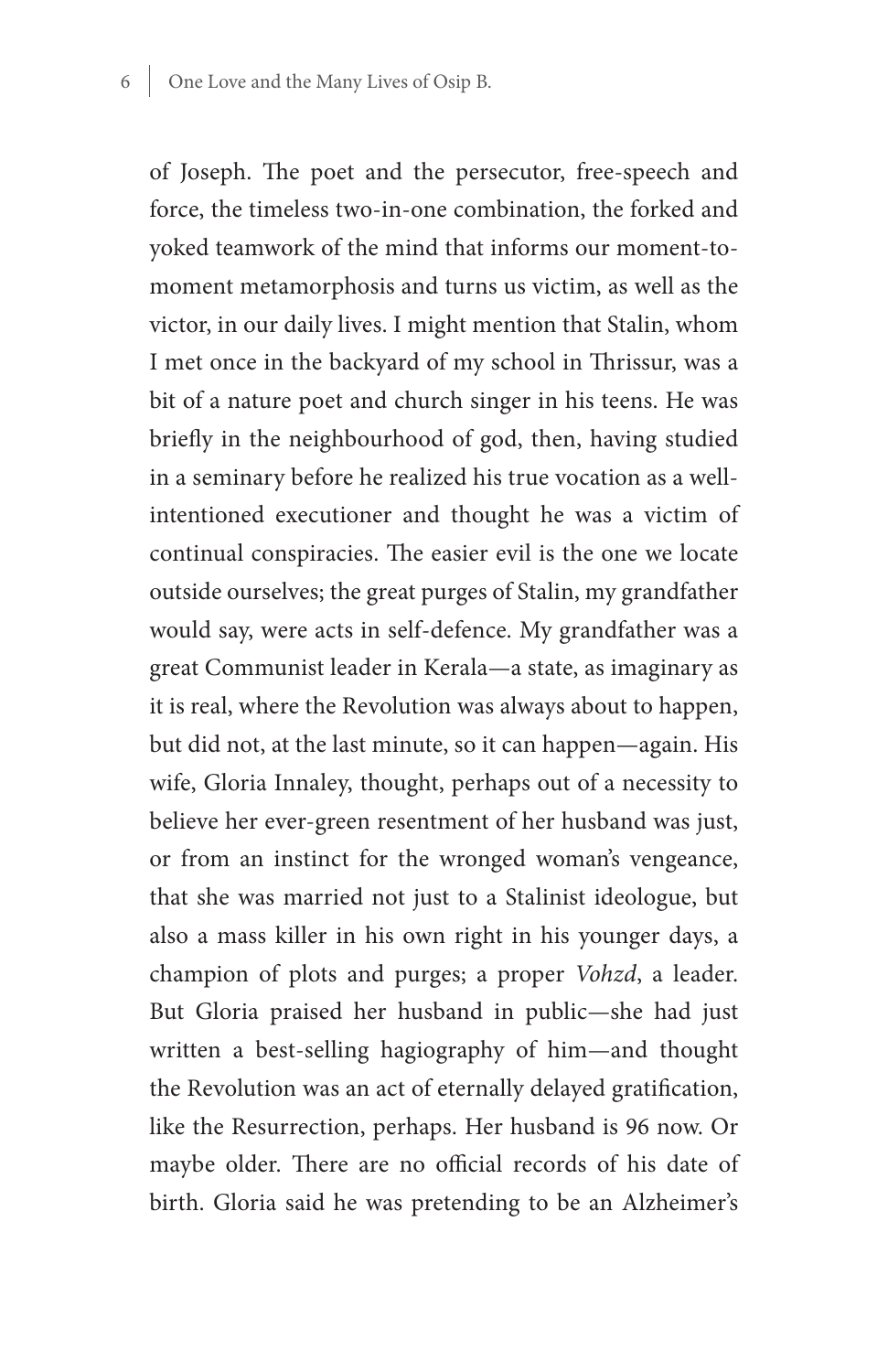patient. Calling me Osip, Gloria said, not without a tinge of hard, impersonal pity, was a painless act of expiation on his part. I did not believe her, of course. My grandfather and I shared a world where centuries fluctuated and flickered, dull one moment, dazzling the next, but never steady, like the filament in a bulb that would blow out at any moment. The air in his study transmitted the virus of other times. I will come to the details of my shared disorder with my grandfather in a moment.

'Why wrong?' I asked Elizabeth. Is feeding stolen sugar to hungry ants wrong? I have been told so when I was in an orphanage, whose recurring image inexplicably had to do with white baby mice and not, as it happened, ants. Kindness, they said, did not sanction theft. How long ago was that? 15 years? Like my grandfather, I too have no reliable birth records. I must have been three or four, then.

'Oh, never mind,' Elizabeth said.

'I was thinking of you this morning.'

'I knew you would. Don't.'

'It's not easy *not* to think of a thing.'

'I am not a thing.'

There was a pause. It seemed like Elizabeth had more on her mind than just severance of ties. I tried to pre-empt the bad news. It would *be* bad news.

'I could come down and visit you.'

'No,' Elizabeth said.

'It's just a bus ride.' I was aware my offer had begun to sound like a threat.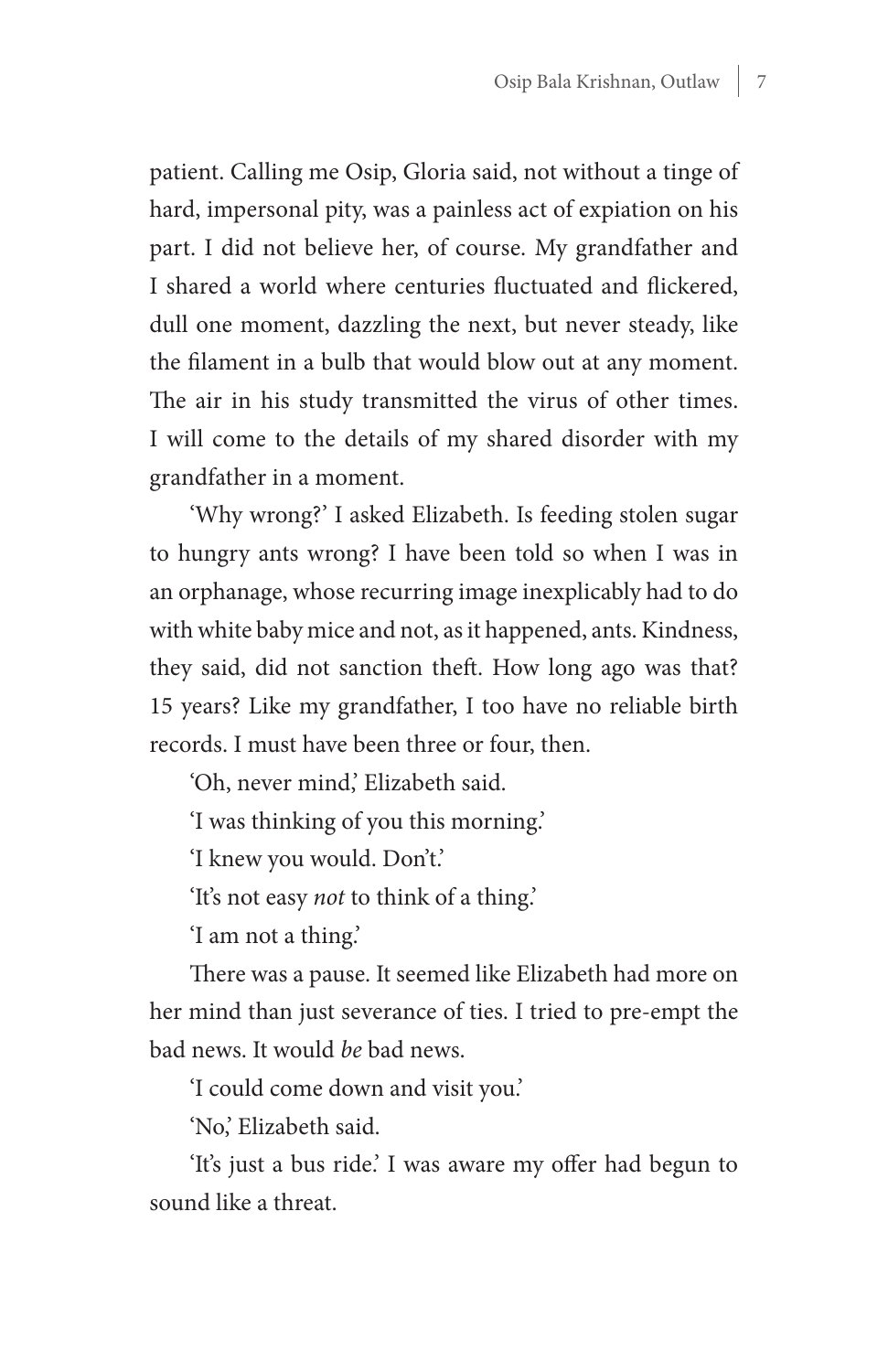'It's not a question of ease of transport.'

'I can hear the traffic. Are you in Delhi?'

'Can you tell Delhi's traffic from Bombay's?'

'I have been to Bombay.' I thought of the narrow, packed lanes of the city suddenly opening out into the eternity of the sea. I disliked the city. Indeed, I disliked all cities. From a love of cities, came terror. 'Think of the millions killed in the name of urbanization and development,' my grandfather would say in his odd, penitent moment that gainsaid progress.

'Are they saying anything about me in school?'

'No. No one knows.'

'No one knows what?'

'About you and me.'

'We did a stupid thing. Like everything was allowed.'

Surely, love is the most demanding word in any language? What wouldn't people do for the realization of love? What war will they not wage? What seas will they not cross? I cleared my throat. 'I miss you.' I took a drink from my hip flask, a brown leather-and-steel gift from Arjun.

'You are drinking. You should not be drinking. I should be drinking.'

'I could come down to Delhi and we could stay together.' Elizabeth laughed.

'For a while, at least?'

'And make headlines? We are potentially the stuff of hashtags,' Elizabeth paused. 'I am not sure why I called you. I shouldn't have.' Elizabeth paused. A horn blared. 'This is not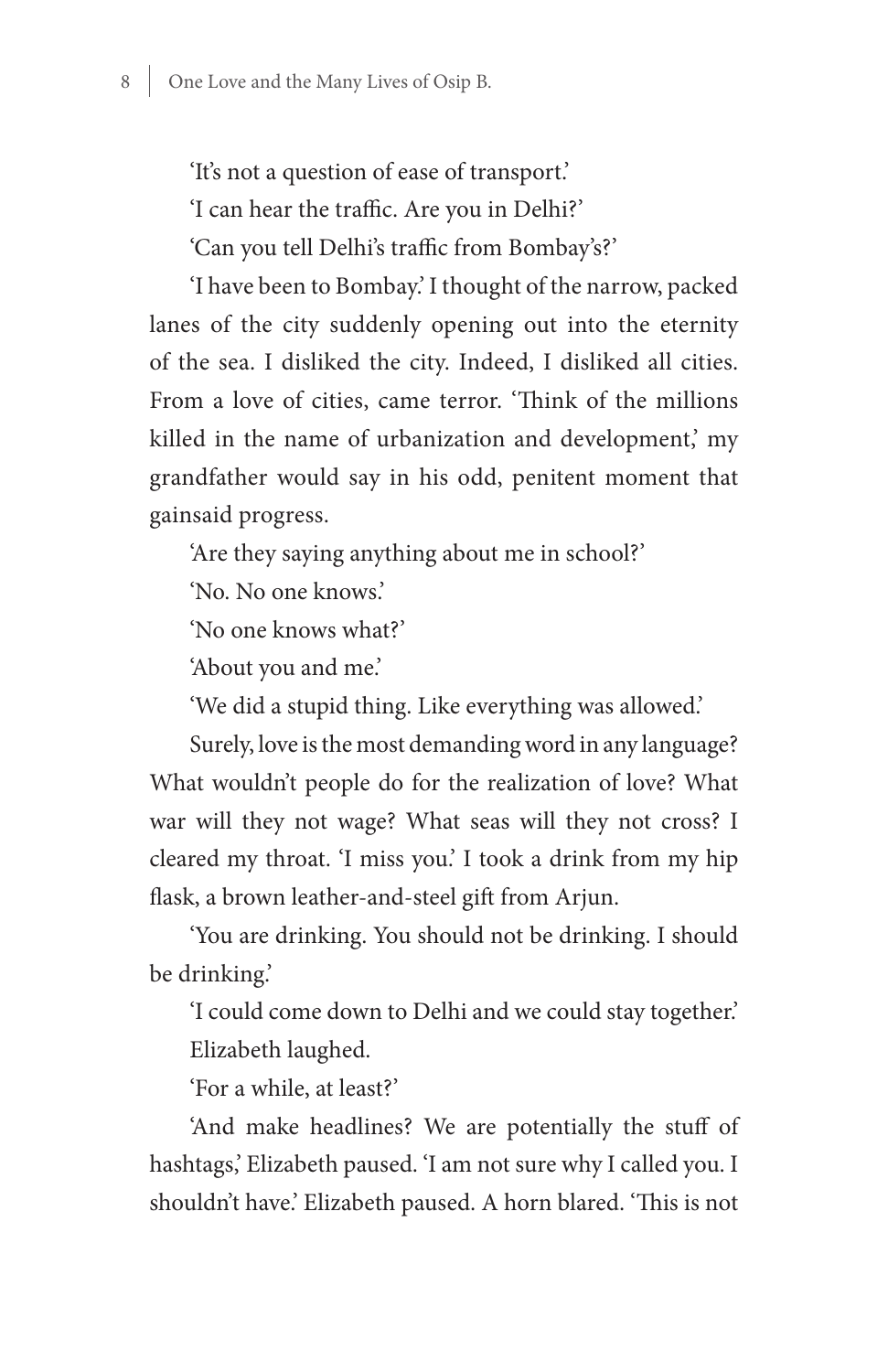a country, but a dusty, colourful chaos.' Last week, she had met a wandering child of five, on the verge of tears, bought him food and waited with him by the roadside for over two hours, panic rising in her, until his father, a construction worker covered in cement, had put in a guilty appearance, and she had felt like slapping him.

'Didn't we have a good time?'

'You are 18, a student. I am an adult and a teacher. And a foreigner. I must have been out of my senses.'

Students fell in love with their teachers all the time, didn't they? Consider your own life, Dear Reader. Look back: the seventh grade, the biology class. Wasn't what she said about genes a coded invitation to share her bed. No? Perhaps not. I am never quite sure of anything.

'Osip, I am carrying.'

The mountains looking down on me swayed a little, shaking off their mask of freak snow, showing the dark face beneath. I looked up at the sky. It was blue, clear. The pigshaped cloud had disappeared without a trace. The mind is like the sky, Anand, my room-mate, would say in his more enlightened moments, and the clouds are thoughts, and it would occur to me that every time he said something grand, I had read or heard it all elsewhere. Elizabeth pregnant. I was fleetingly proud. And then felt vacant. Up. Down. Mood swings. One mind, two opposite moods. To sing and to fall silent. To be joyous and to cry. To step out of line. To fall back. I listened to Elizabeth's voice and thought of her golden hair, grey eyes, and the scar on her chin, like an extended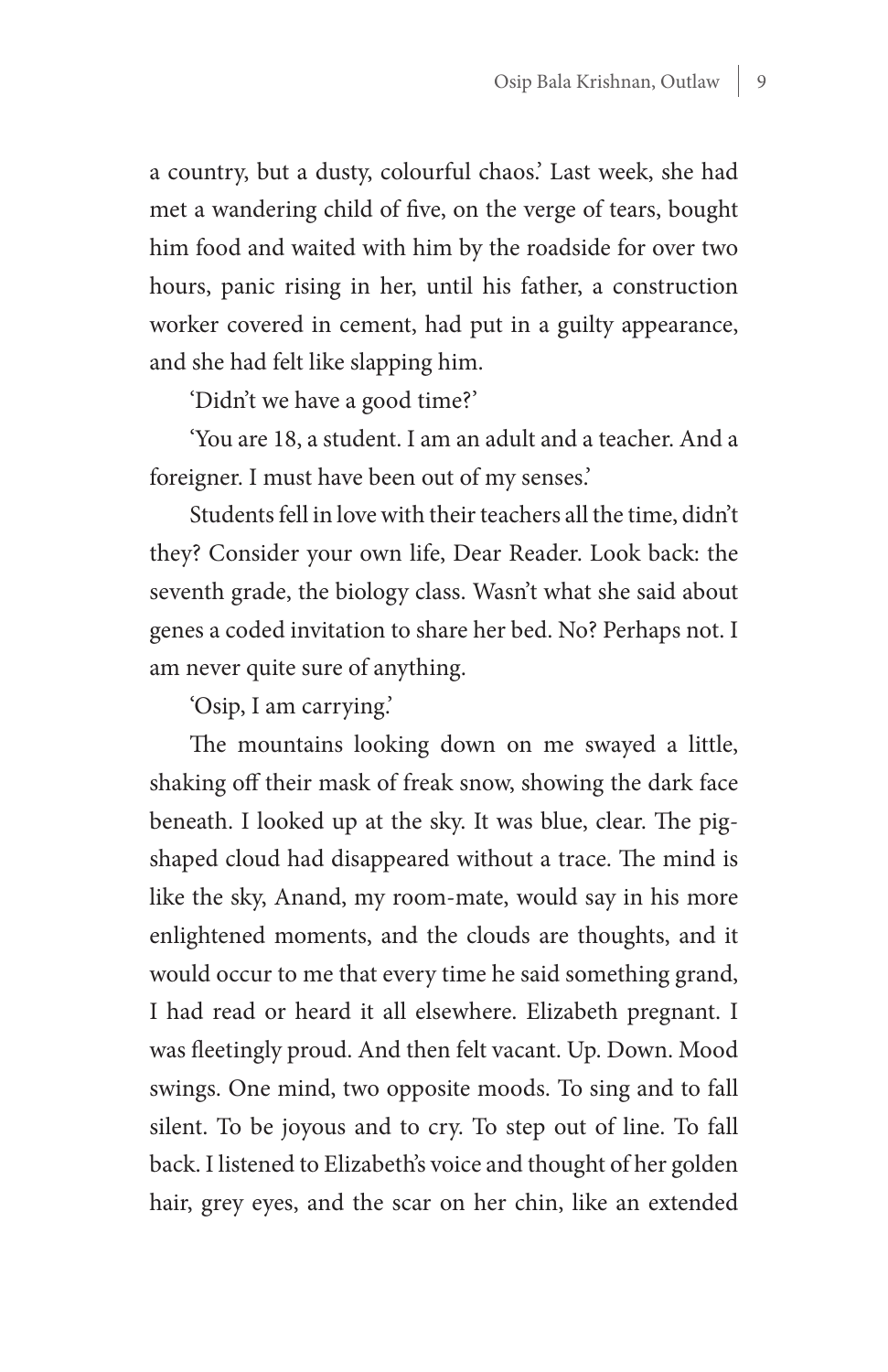comma. And her low hips, a little wide for her slender body. To look at Elizabeth was to fall silent.

'Hello,' I said. But Elizabeth had gone offline. I tried to step back into a patch of clearing that had made our conversation possible. I could not find it. The earth had already travelled past it.

This morning, I had gone for a walk up the narrow road behind the school when Elizabeth's call came. From where I stood, I could see most of St George's. The school, all in red brick and glass, was set in the hills of Kasauli, six hours' ride up north of Delhi. It was a quiet, well-maintained boarding school—on the face of it. But after Elizabeth's call, the school looked different, estranged like a familiar building reflected in the windshield of a car; sharp, clear, and distorted. I looked around with momentarily renewed interest. The trees were pruned, and their Latin names crucified to their hearts. There was a neat lawn in front of the school and, round the year, the grass gleamed like knives. A sign in a corner asked you not to walk on it. Another requested you not to spit on it. A third said walking barefoot on grass was good for your eyes. At the back of the school was a well-tended garden. Beyond it was the hostel, built—again—of red bricks. And, after that, nature took over; the woods, wild and deep, to one side. On the other, the Himalayas rippled endless and foamy, like lather squeezed out of a giant tube. From where I stood, I could see the school flashing a coded message through the pine and alder where the sunlight hit the glass of the windows: I had better go in search of Elizabeth, then. I walked down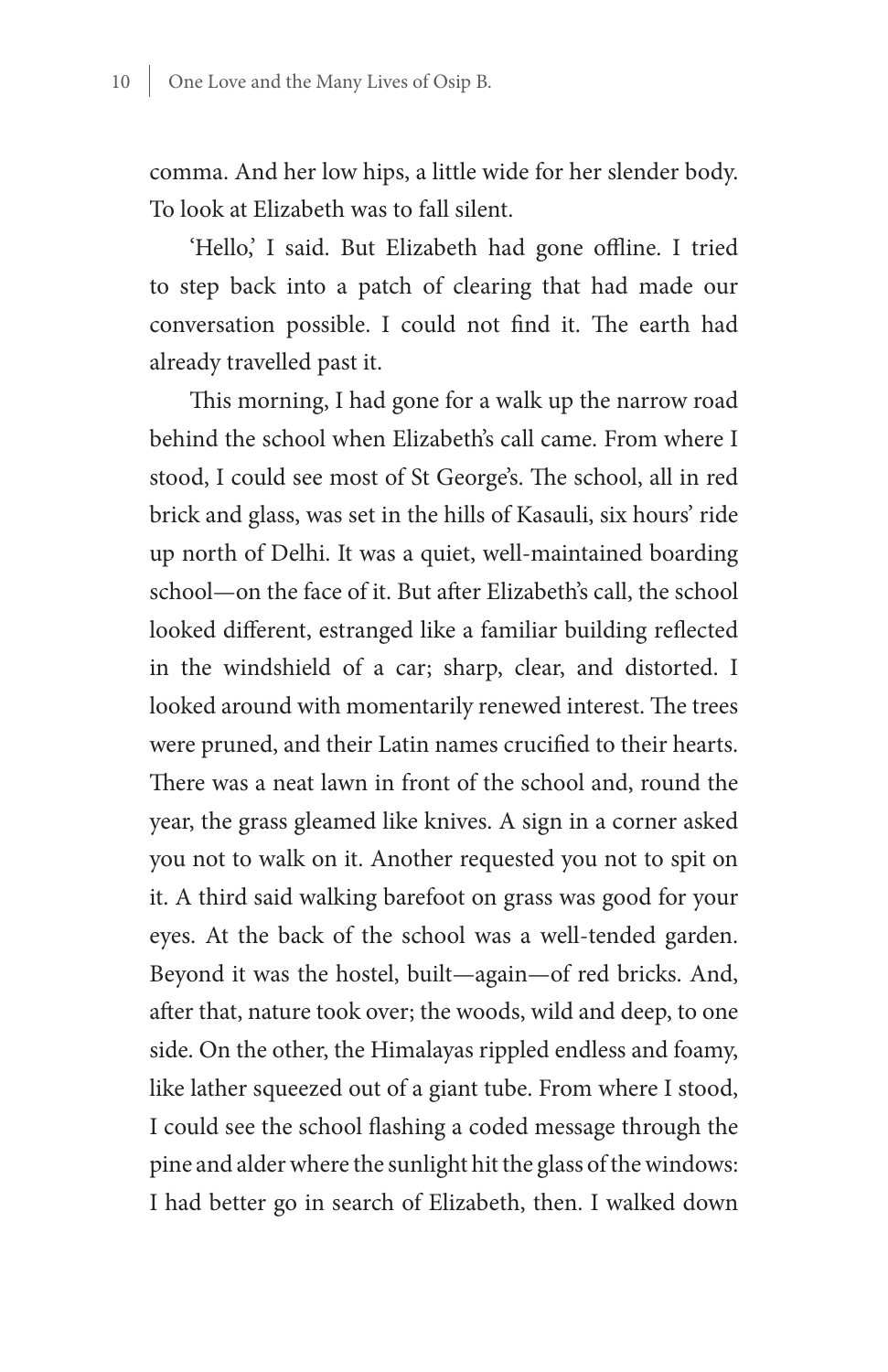along the narrow track on the side of the kitchen and mess, toward the hostel, hoping Anand wouldn't be in the room.

\*\*\*

The Saturday after Elizabeth's call, I picked up my overnight bag, my brittle copy of M.'s poems in Russian, and caught a seismic Uttarakhand State Transport bus to Delhi. I had access to Gloria's rarely used email account—I was the one who got her a gmail id (password: 17glorIous1)—and it came in handy: I could put in a request for an Out-pass as and when required. I would also delete or play around with the adverse mails from the school administration to Gloria. I suppose I made her life a little easier.

Kasauli was a cantonment town up in the Himalayas. But little ran on time here. The bus I got on left the sunken, circular, shop-lined terminus late. No one minded. I watched the langurs play on top of parked vehicles, their human faces framed with mischief and fur. A few weeks ago, a driver had taken an unscheduled break, and he had left the engine running. A determined monkey slipped in behind the steering and eased the gear. The bus rammed into another parked vehicle and came to a stop, while his friends watched the driver with admiration at the explosion of character that turned him a man among monkeys.

The night rattled all the way down. I drank on the bus. Some passengers in the back smoked: beedi, cigarette, hash. The driver stopped the vehicle whenever anyone felt like tea.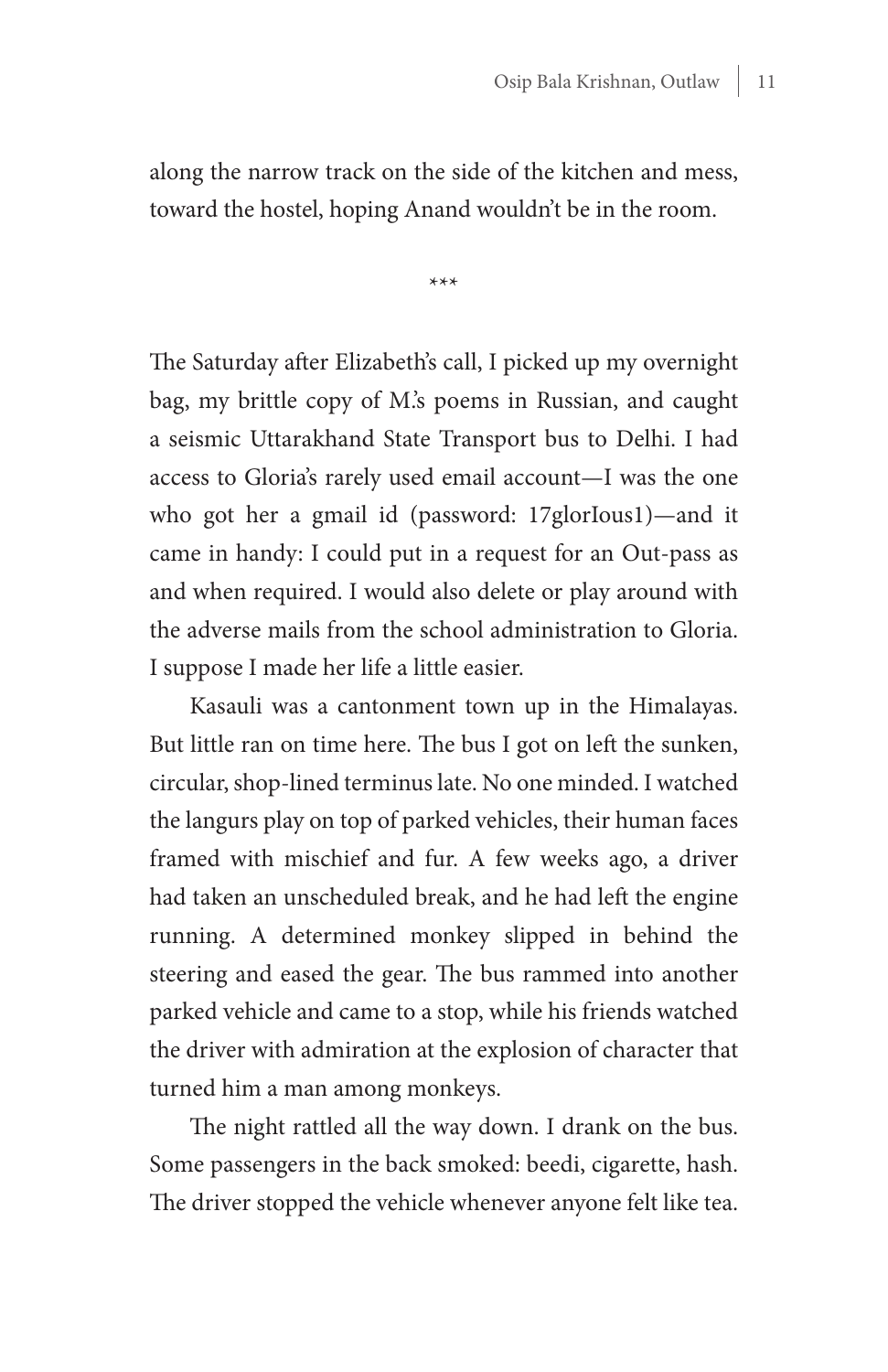The conductor's phone sang continuously, Hindu devotional songs. That would be religion. The window by my seat was jammed, so I could not close it. The cold air kept blasting in. I tightened my cap down over my ears. When we finally reached Delhi, it was not yet light, and I had a head-cold.

I checked into a small seedy hotel, Singh's Palace Empire Dx, near New Delhi Railway Station. If I had to extend my stay, I would shift to my elderly writer-friend Arjun Bedi's house in Whispering Woods, near Khan Market, or so I hoped. Singh's Palace was recommended by Anand: 'Cheap, centrally located, no questions asked.' They gave me a small room on the second floor. Behind the paint-peeling door hung a sign: 'Please Do Not Make Unnecessary Noises.' I looked out of the window. It was too early in the morning for the shops to open. Lit red, orange, and green, signs of other hotels lining the street shone weakly through the brown smog, like vague signals of hope to travelling salesmen. Autorickshaws and an odd, illegal *phut-phut* (an ancient Harley Davidson modified to carry about half a dozen passengers), emerged from the fog into a clearing, then disappeared back into it. A horse carriage slowly clacked its way past the hotel from yet another of Delhi's time zones. I switched on the TV, and listened to the popular Avlok Dutta, of the India Post channel, debating on the Kashmir issue, and addressing a young, bearded participant:

'Faizal Rashid, you are on the payroll of Pakistanis, and you are working to separate Kashmir from India. I have incontrovertible evidence you are working against the interests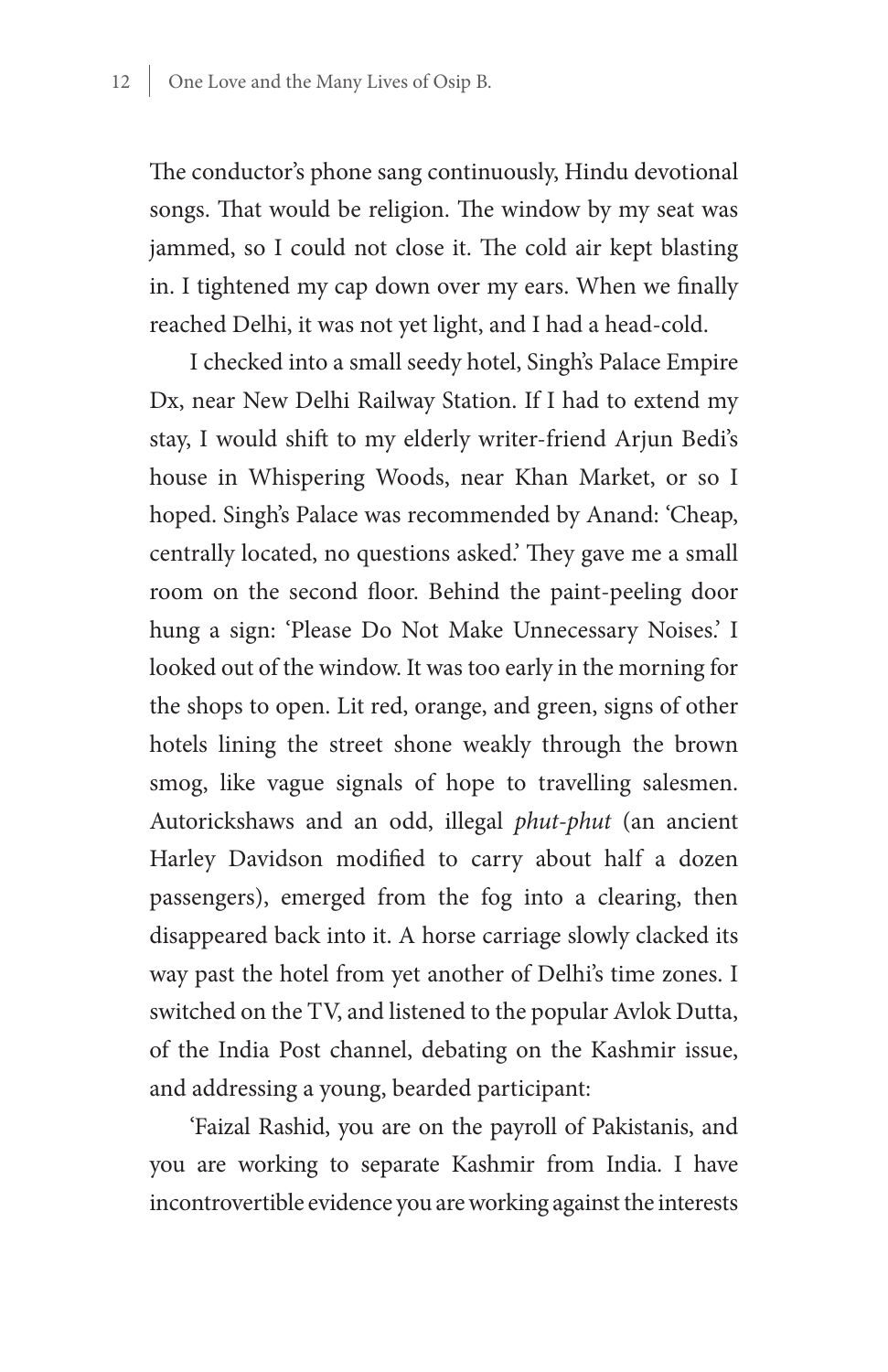of the nation, and I am,' Avlok Dutta suddenly thumped his chest, and shouted, 'a nationalist, a proud nationalist! I demand an apology and an explanation from you!'

'I am a patriot,' Faizal Rashid shouted back, 'a patriot! My grandfather died fighting the Chinese in 1962. I don't have to prove anything!'

'Faizal Rashid, you poor worm,' Avlok Dutta laughed, 'we are not talking about your grandfather, we are talking about you. Book him for sedition, right now!' Avlok Dutta shook a finger at Faizal Rashid.

Denunciatory violence emanated in waves from the TV. The air was dark and heavy, harbingering Armageddon, demanding nothing less than immediate apocalyptic resolutions. I switched off the TV and fell to the bed, feverish.

Late in the evening, I stepped out in search of Elizabeth. Before I was swallowed by the fog, I had something to eat in one of those quick, dirty, 'pure vegetarian' places down the road. The sign on the wall said, 'Spitting is strictly prohibited.' Rules everywhere.

F128, South Extension, was not hard to find. It was right opposite the main entrance of the community park in that area. From a white, marble-built gurdwara nearby, strains of *Shabd-kirtan* extolled the eternal. I promised to God never to eye my private parts again if Elizabeth opened her door to me, and took it back the next moment as it was an oath that defeated the entire purpose of my life, which was to marry Elizabeth and raise kids. I sat on a bench in the park and waited for the security guard to take a break.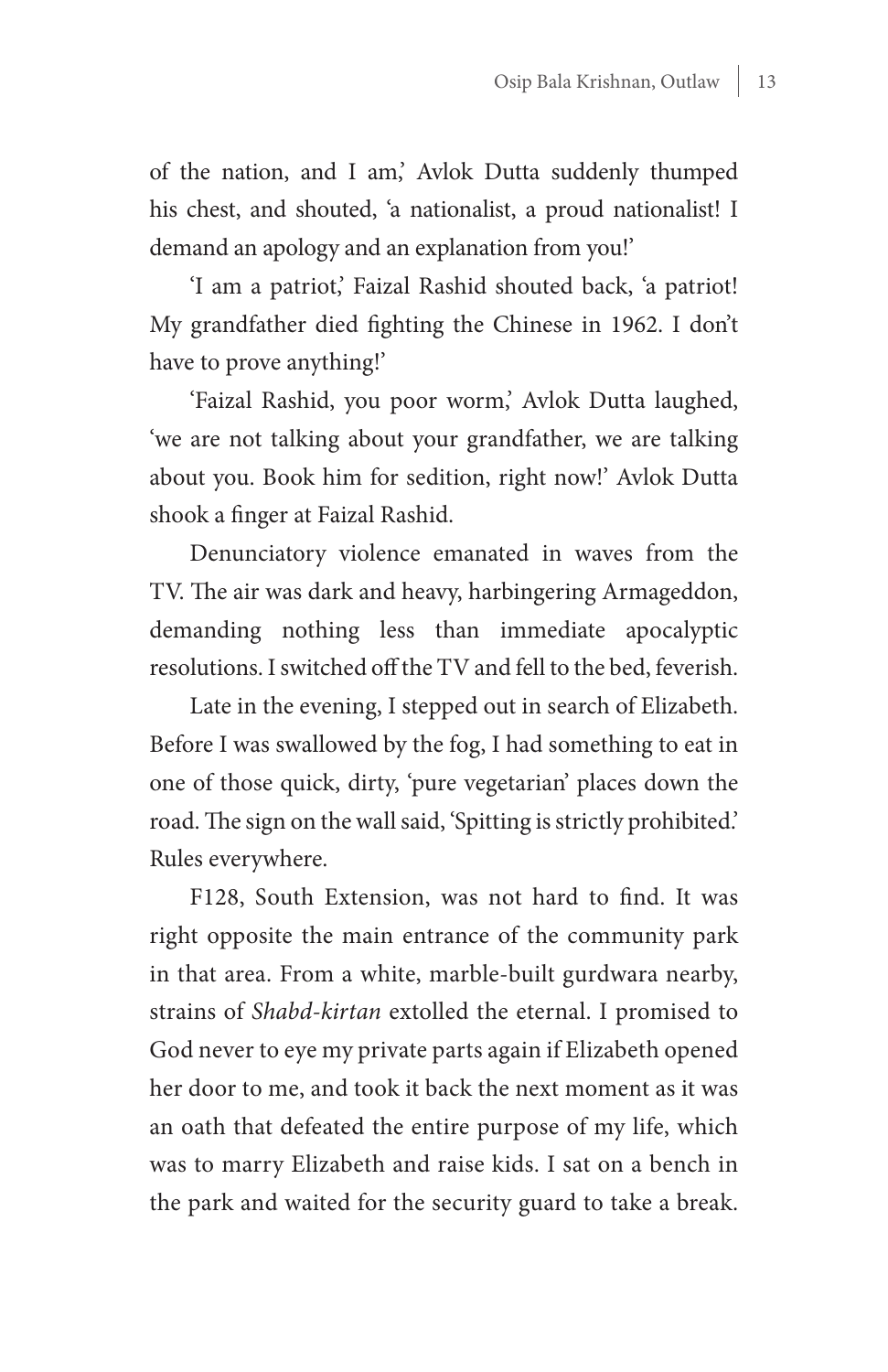For a long time, it seemed, he was there, rolling a lathi over his thighs, like a pin flattening the dough. What am I doing here? I looked around. Couples were making out. On a bench opposite, a man's hand was seeking a breast. Someone was laughing softly. From the eateries nearby, the smell of kebabs skewered the night. My head throbbed. My heart raced. The fever poured sweat down my face. My eyes came back to the guard. Ah, he was not there. There was god after all.

Thief, thief. I went up three dim-lit flights of stairs. The overhead bulbs had wire cages around them and threw shadows on the roof. The light looked trapped. I listened to my breathing, the unremarkable exercise out of which triumphs and disasters emerged in their full regalia and marched on the world. I rang the bell. No answer. I knocked on the door softly so that it was heard only by Elizabeth and the baby and no other human ear. 'Hello, father is home'. I rang the bell again. Nothing. I waited. I turned around and went down the steps as carefully as I had come up. I counted the steps. 36. I might have missed a couple. I am never sure of these things. Which is probably why I do the same thing several times. I reached the gate, and there the security man was, flattening the invisible dough.

'Where did you go?' 'Upstairs.' 'Who?' 'Hill teacher.' 'It's late. Are you her student?'